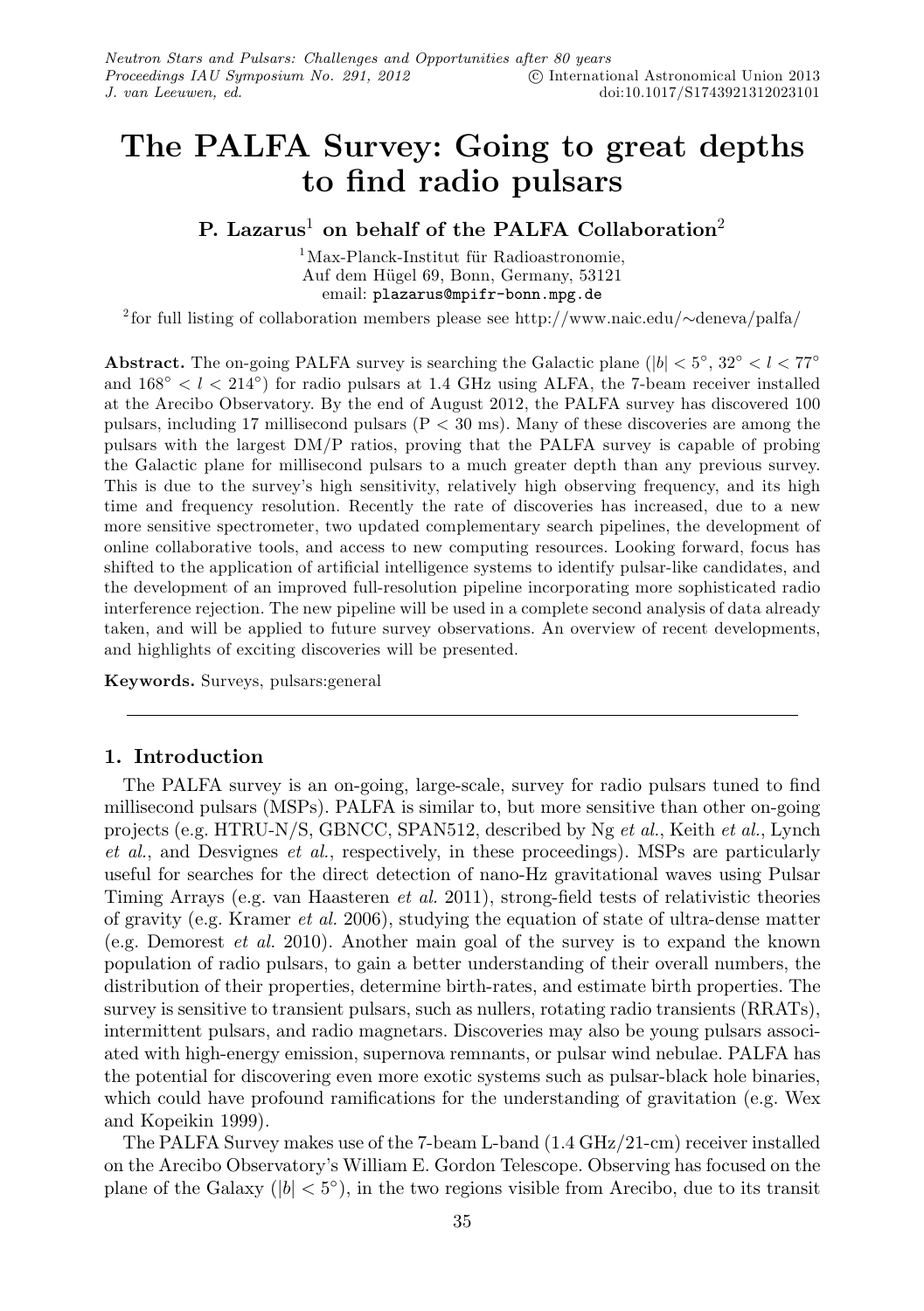|                          | WAPP Spectrometers Mock Spectrometers |                                 |
|--------------------------|---------------------------------------|---------------------------------|
| Centre Frequency         | $1420/1440 \text{ MHz}^a$             | 1375.432 MHz                    |
| Sample time<br>Bandwidth | 64 $\mu$ s<br>$100$ MHz               | $65.476 \,\mu s$<br>322.617 MHz |
| Number of Channels       | 256                                   | 960                             |

**Table 1.** PALFA Survey observing system parameters.

<sup>a</sup> The centre frequency of the WAPPs was increased in 2005 Nov. to reduce interference.

design, the "inner Galaxy" (34° <  $l < 77°$ ) and the "anti-centre" (168° <  $l < 214°$ ) regions.

The Wideband Arecibo Pulsar Processor (WAPP) spectrometers used by the PALFA survey since its beginning in 2004 were replaced with the more sensitive Mock spectrometer system in 2009. The Mock set-up allows for ALFA's full 320 MHz bandwidth to be recorded, more than tripling the bandwidth available compared to the older WAPP set-up. In 2009, before completely phasing out the WAPP spectrometers for use in the survey, both backends were run in parallel to ensure the quality of the data from the new system. The ALFA receiver's system temperature is  $\sim$ 24 K, and the gain is  $\sim$ 10.4 K/Jy for the central beam and  $\sim$  8.2 K/Jy for the outer beams (Cordes *et al.*) 2006). The survey's observing parameters, summarized in Table 1, are characterized by high time and frequency resolution. Integration times are 4.5 min for the inner Galactic region, and 2.25 min for the anti-centre region.

The high resolution employed by the PALFA survey allows for the dispersive smearing caused by free electrons in the interstellar medium along the line-of-sight to be almost completely removed for pulsars at any depth into the Galactic plane using incoherent dedispersion techniques. Scattering due to multi-path propagation still limits the depth to which the fastest spinning pulsars can be detected within the Arecibo-visible sky (see Figure 1, left).

The large collecting area and hence high gain of the Arecibo Observatory make the PALFA survey the most sensitive large-scale survey of the Galactic plane to date. The high sensitivity of the survey enables integration times far shorter than would be possible when using smaller telescopes, and reduces the total data volume of the survey. It is important to note that shorter observations are more computationally efficient to search, especially for pulsars in binary systems.

## **2. Processing**

Processing of PALFA survey data is currently done with two complementary pipelines. One is based on the PRESTO suite of pulsar search code†. The other pipeline makes use of the BOINC-based‡ Einstein@Home distributed global volunteer computing platform¶.

Before data are distributed to processing sites the data are converted to 4-bits-persample PSRFITS format, and archived at Cornell University's Center for Advanced Computing. All data are tracked by a database at Cornell. Data are automatically downloaded from the archive by processing sites.

> † http://www.cv.nrao.edu/∼sransom/presto/ ‡ http://boinc.berkeley.edu/index.php ¶ http://einstein.phys.uwm.edu/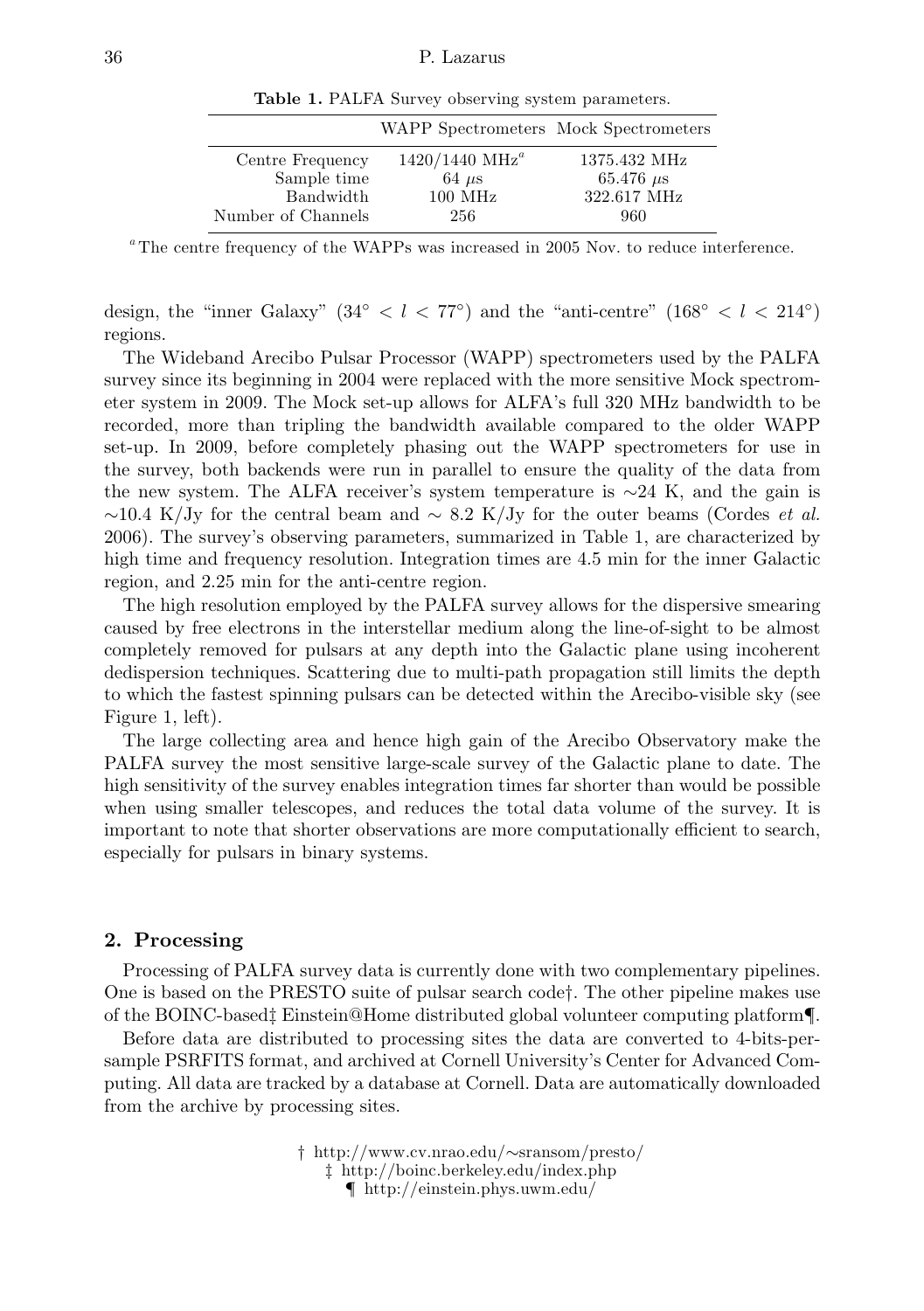## 2.1. PRESTO

The PRESTO pipeline first searches for, and removes, bright un-dispersed narrow-band impulsive, and periodic, radio frequency interference (RFI) signals in the data.

The pipeline then dedisperses the data with an assumed dispersion measure (DM) value, removing the corresponding frequency-dependent delay. Since the DM of unknown pulsars are not known a priori, 4188 (1140) dedispersed time series, each with a different trial DM value ranging from 0 to  $\sim$ 1000 pc cm<sup>-3</sup>, are generated when searching Mock (WAPP) observations. Each resulting time series is then searched in the time domain for bright individual pulses, and in the Fourier domain for periodic signals.

Each dedispersed time series is searched for single pulses. To increase sensitivity to pulses of width larger than the observation's sampling time a series of boxcar matched filters of different widths are convolved with the data. A summary plot of all significant candidate pulses identified at all trial DMs is produced, and inspected.

In order to increase sensitivity to pulsars in binary systems a series of trial Fourierdomain templates, each corresponding to a constant acceleration, are used when searching the Fourier Transform of the dedispersed time series (see Ransom *et al.* 2002, for more details). Given the length of PALFA observations, and the number and range of trial acceleration values, the PRESTO pipeline maintains sensitivity to pulsars in binary orbits with periods as small as ∼1 hour.

The PRESTO pipeline then identifies the most likely pulsar candidates from the list of periodicity signals identified. For each periodicity candidates the raw data are folded using its period and DM, and a diagnostic plot is produced. Also, a series of scoring heuristics are computed for each folded candidates. These are later used as input to Artificial Intelligence (AI) systems trained to identify pulsar-like candidates, and ignore RFI-like and noise-like signals that were folded by the pipeline. All periodic signals identified are summarized in overview diagnostic plots.

The PRESTO pipeline is run on computing resources at the University of British Columbia, and on the Guillimin supercomputer† managed by McGill University. Combined, 3000-6000 observations can be reduced per month, depending on contention for resources on Guillimin.

#### 2.2. Einstein@Home

Prior to distributing data to volunteers' computers, the Einstein@Home-based pipeline identifies, and masks narrow-band impulsive RFI in the time-domain. The pipeline also identifies periodic RFI, which is replaced by random noise. The pipeline then generates 3808 (628) dedispersed time series for Mock (WAPP) data, each with a different trial DM, up to  $\sim$ 1000 pc cm<sup>−3</sup>. These dedispersed time series that are transferred to volunteers' computers to be analyzed.

Sensitivity to binary pulsars is improved by using 6662 circular orbital templates to demodulate the time series in the time domain. This technique is capable of detecting isolated pulsars (e.g. Knispel et al. 2010), and still maintains sensitivity to pulsars in binaries with orbital periods as short as ∼11 min. The Fourier transform of each demodulated time series is searched for periodic signals. The top 100 signals are returned to the Einstein@Home servers where they are collated, diagnostics plots are created, and heuristic pulsar-identification algorithms are run.

No single pulse search is performed in the Einstein@Home analysis.

The Einstein@Home pipeline can make use of volunteers' GPUs, if permitted. Processing on GPUs accounts for ∼75% of the pipeline's processing power. The performance

† http://www.clumeq.ca/index.php/en/about/computers/guillimin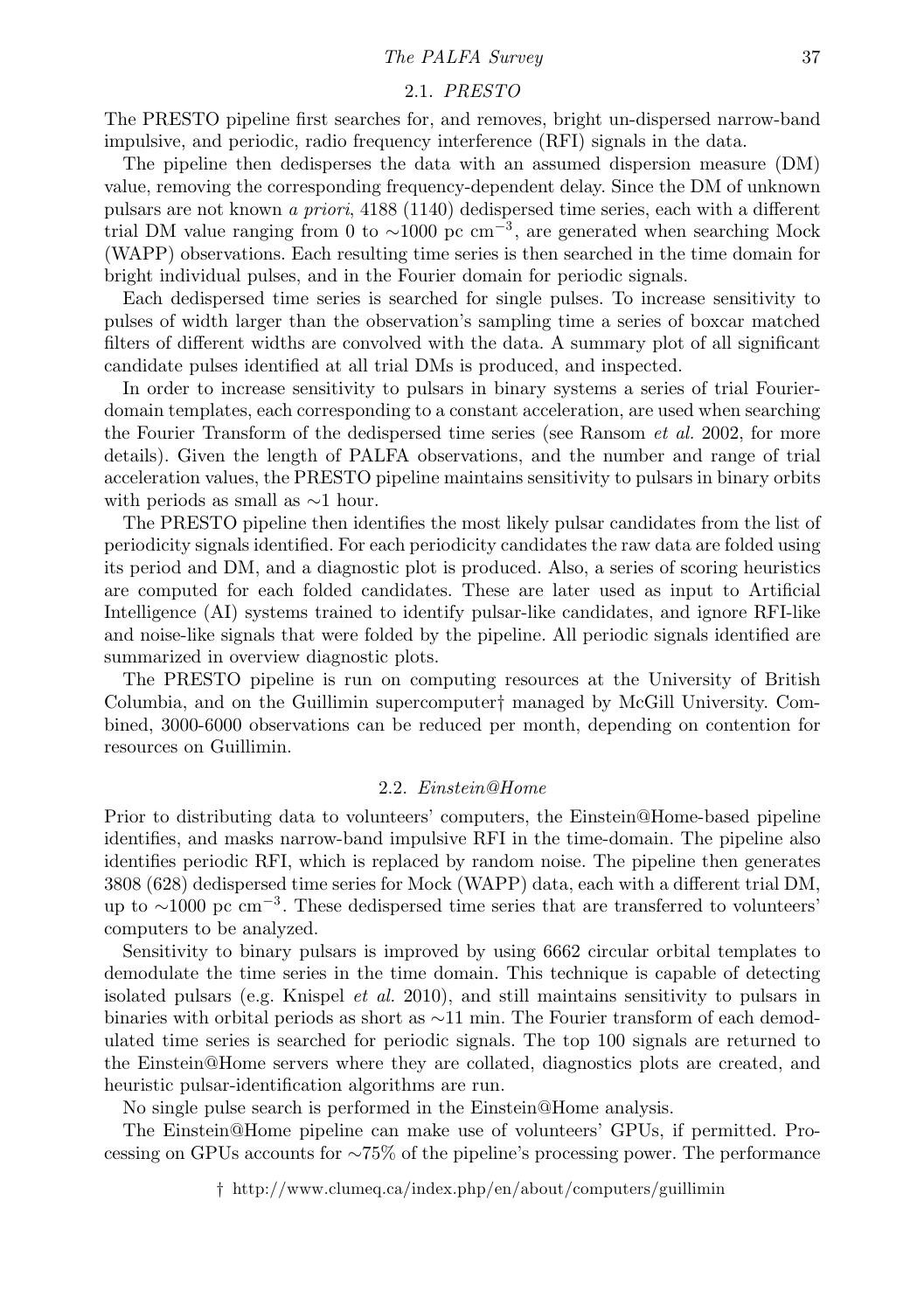

**Figure 1.** Left. A top-down view of the Galactic plane showing Galactic MSP overlaid with the depths corresponding to various pulse broadening times as predicted by the NE2001, for the PALFA survey's observing parameters. Right. Number of PALFA discoveries per year since the start of the survey. The projected number of discoveries for 2012 is shown with a dashed extension.

of the pipeline, and more importantly the GPU code, is constantly being improved, reducing the time required for analysis with each iteration. Currently, the Einstein@Home pipeline searches ∼3000 observations per month.

### 2.3. Candidates

The PALFA collaboration uses a centralized database to store metadata and diagnostics for each observation, and details for candidates identified by processing. The database holds approximately six million candidates.

Candidates are primarily inspected using an online viewer available on the PALFA Survey's portal on the CyberSKA website.† The viewer allows users to select candidates based on information in the database, including scoring heuristics, AI recommendations, and the usual observation/candidate information. The user interface provides one-click access diagnostic information and plots about the candidate being viewed, and the observation in which it was found. The candidate viewer also provides direct access to another web-application designed to track the most promising candidates, and their follow-up. Both applications, and others not mentioned here, are hosted at McGill University.

## **3. Results**

By the end of August 2012, the PALFA survey has discovered 100 pulsars. The discovery rate increase significantly when the analysis of the Mock data began (see Figure 1, right). This is partly due to the increase of computing resources available. However, the number of discoveries per sq. deg. is higher for Mock data, owing to their higher sensitivity. The WAPP spectrometers have been used to discover 56 pulsars in 164 sq. deg. of PALFA data (1 pulsar per 2.9 sq. deg.) whereas 44 pulsars have been discovered in only 70 sq. deg. of Mock data (1 pulsar per 1.6 sq. deg.).

## 3.1. Highlights

The PALFA survey has made several exciting discoveries since its start, including:

† www.cyberska.org/palfa. Access is restricted to members of the PALFA Consortium.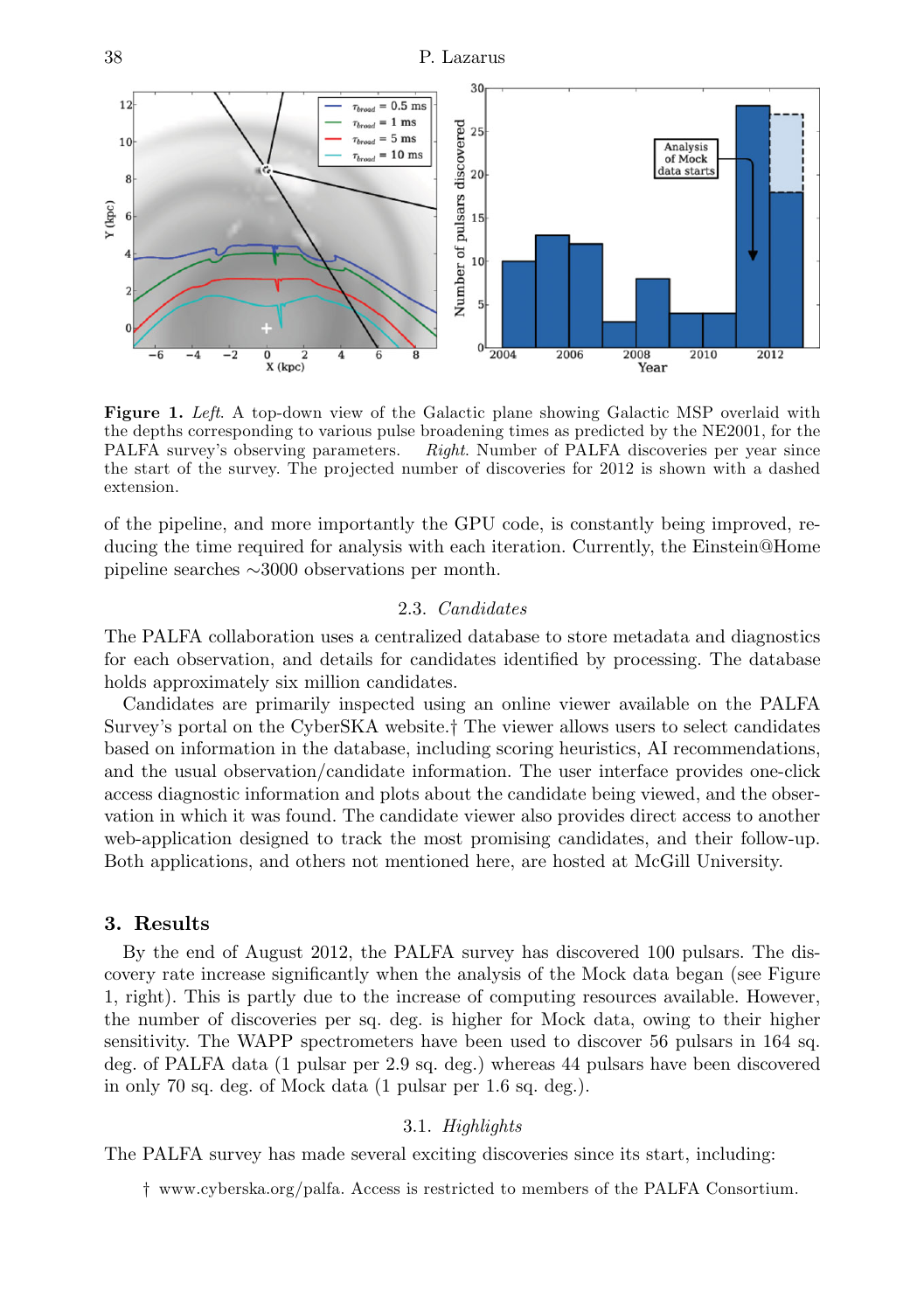**PSR J1906+0746** ( $P=144$  ms; DM=212 pc cm<sup>-3</sup>) This binary pulsar has a characteristic age of  $\tau_c = \frac{P}{2P} = 112$  kyr, making it the youngest known binary pulsar (Lorimer et al. 2006). Also, it is the second most relativistic binary pulsar system known. (See also, Kasian 2012).

**PSR J1903+0327** ( $P = 2.15$  ms; DM=298 pc cm<sup>-3</sup>) This Galactic MSP is in a binary orbit whose eccentricity of  $e = 0.44$  challenges the standard MSP formation picture (Champion  $et al. 2008$ ). Pulsar timing has measured the Shapiro delay, and the relativistic advance of periastron, allowing the determination of the pulsar's mass  $(M_p = 1.67(2)M_{\odot})$ and the companion's mass  $(M_c = 1.029(8)M_\odot)$ . Near-IR spectroscopic observations have identified the companion as a main-sequence star. Simulations suggest the current binary was formed from a triple-star system (Freire *et al.* 2011; Portegies Zwart *et al.* 2011).

**PSR J1856+0245** (P=80.9 ms; DM=650 pc cm<sup>-3</sup>) This young ( $\tau_c = 27$  kyr), highly energetic  $(E = 4\pi^2 IPP^{-3} = 4.6 \times 10^{36}$  erg s<sup>-1</sup>) pulsar is coincident with the TeV  $\gamma$ -ray source HESS 1857+026, as well as a faint X-ray source AX J185651+0245 (Hessels et al. 2008; Rousseau et al. 2012).

**PSR J1949+3106**  $(P=13.1 \text{ ms}; DM=164 \text{ pc cm}^{-3})$  This binary MSP is in a circular  $(e = 4 \times 10^{-5})$ , whose inclination  $(i = 80^{\circ})$  makes the detection of Shapiro delay possible in the timing data (Deneva et al. 2012). The measurement of Shapiro delay provides mass measurements of the pulsar ( $M_p = 1.47^{+0.43}_{-0.31} M_{\odot}$ ) and of the companion ( $M_c =$  $0.85^{+0.14}_{-0.11}$   $M_{\odot}$ ). Detection of relativistic advance of periastron, which could be possible within a few years, will greatly reduce the uncertainties on the masses. Also, the absence of timing noise, the decent timing precision  $(RMS_{TOA} = 3.96 \mu s)$ , and the as-of-yet unresolved pulse profile, coupled with Arecibo's new PUPPI backend could make this pulsar useful for Pulsar Timing Array experiments.

## 3.1.1. Global distributed volunteer computing discoveries

The Einstein@Home platform's first discovery was found in 2010 in a WAPP PALFA data (J2007+2722, Knispel *et al.* 2010). Since then, the Einstein<sup>@</sup>Home pipeline has discovered 22 additional pulsars, including four MSPs, and three binaries.

#### 3.1.2. Distant MSPs

The PALFA survey has discovered 17 MSPs (defined here as P < 30 ms). These pulsars are amongst the highest DM MSPs in the Galactic plane. The ratio DM/P can be used as a rough measure of the difficulty of finding a pulsar, since the smearing in time caused by DM is more detrimental to shorter period pulsars. The MSPs found in the PALFA survey make up a large proportion of the highest  $DM/P$  pulsars known (see Figure 2, left).

Also, by assuming the NE2001 model for the Galactic distribution of free-electron density (Cordes and Lazio 2002), it is possible to infer distances given the sky-position and DM of a pulsar. Figure 2 (right) shows the inferred positions of PALFA-discovered MSPs projected onto the plane of the Galaxy, compared to all other Galactic plane MSPs. The median distance to PALFA MSPs is 5.8 kpc, double that of other known Galactic MSPs  $(D_{median} = 2.9 \text{ kpc})$ , highlighting PALFA's ability to find distant MSPs.

#### **4. Future Outlook**

The PALFA survey has observed only 10% of its nominal survey region with the Mock spectrometers, which are proving to be superior to the WAPPs due to their tripled bandwidth. The Mock spectrometers will be used as the survey continues, and will eventually be used to re-observe regions covered with the WAPPs.